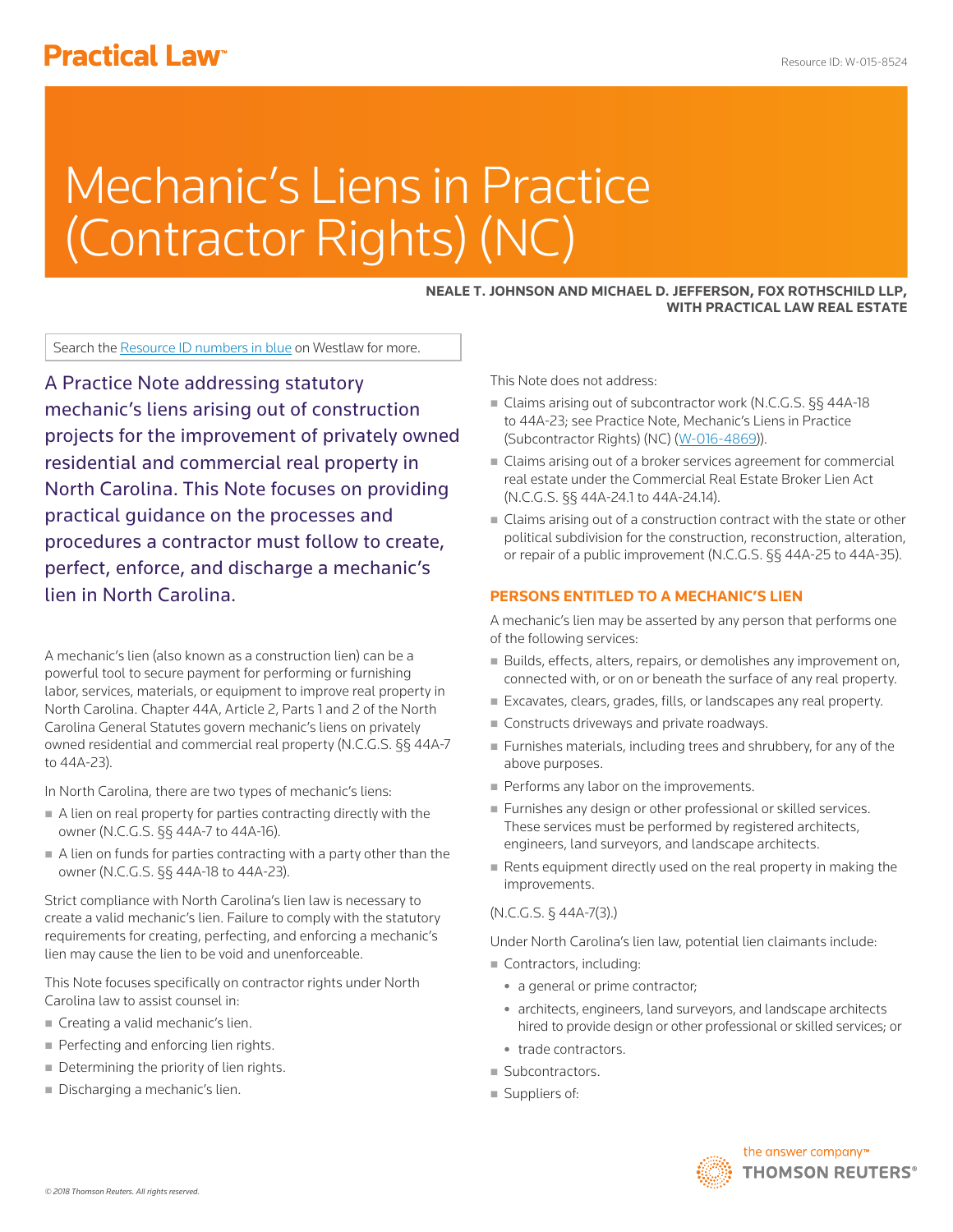- labor;
- services:
- materials; or
- equipment.

# (N.C.G.S. § 44A-7(6a).)

In general, only contractors that contract directly with the owner of real property may assert a direct statutory lien on real property (see Creating a Lien on Real Property).

An owner is a person:

- Holding an interest in the real property.
- For which an improvement is made.
- Ordering the improvement to be made.

An owner includes successors in interest of the owner and agents of the owner acting within their authority (for example, a project manager) (N.C.G.S. § 44A-7(6)).

For more information on subcontractors and suppliers entitled to a mechanic's lien, see Practice Note, Mechanic's Liens in Practice (Subcontractor Rights) (NC): Persons Entitled to a Mechanic's Lien (W-016-4869).

### **PROPERTY INTERESTS SUBJECT TO A MECHANIC'S LIEN**

The right to file a lien on real property (a claim of lien on real property) is available to any person that:

- Performs or furnishes:
	- labor:
	- professional design or surveying services;
	- materials; or
- rental equipment.
- Under a contract:
	- either express or implied;
	- with the owner of real property; and
	- for the improvement of real property.
- **Improves the real property under the contract.**

# (N.C.G.S. § 44A-8.)

For information on a subcontractor or supplier's right to assert a lien on real property or a lien on funds, see Practice Note, Mechanic's Liens in Practice (Subcontractor Rights) (NC): Lien on Real Property (W-016-4869) and Lien on Funds (W-016-4869).

# **WHAT IS COVERED BY A MECHANIC'S LIEN**

All claims arising from a contract to improve real property can be included in a lien claim. The amount claimed is limited to the unpaid amount remaining due on the contract.

### **LIMITATIONS ON LIENS ON REAL PROPERTY**

A lien on real property extends to the improvement and to the improved lot or tract, but only "to the extent of the interest of the owner" (N.C.G.S. § 44A-9). When asserting a lien on real property, a lien claimant should:

- $\blacksquare$  Review the contract to identify the contracting party.
- Order a title report to determine the extent of the interest held by the contracting party.

A lien claimant may not be able to assert a lien on real property if the contracting party does not qualify as an owner of the real property.

#### **Tenants and Optionees**

A lien claimant's right to assert a lien on real property is limited to:

- A tenant's leasehold interest if the claimant contracted with a tenant of the real property. Absent an agreement between the owner of the property and the tenant, the owner has no obligation to pay a contractor for improvements made under a contract between the contractor and the tenant (*Weathers & Perry v. Cox*, 76 S.E. 7, 8 (N.C. 1912)).
- An optionee's interest in the real property if the claimant contracted with an optionee, rather than the owner, to perform labor on real property subject to an option to purchase that is not exercised (*Gentry Bros., Inc. v. Byron Dev. Corp.*, 192 S.E.2d 100, 101-02 (N.C. Ct. App. 1972)).

#### **Husband and Wife**

In North Carolina, real property owned jointly by a husband and wife is typically held in a "tenancy by the entirety." A lien claimant may not assert a lien on the property unless both the husband and wife are parties to the construction contract (*H & B Co. of Statesville v. Hammond*, 195 S.E.2d 58, 61-62 (N.C. Ct. App. 1973)).

#### **Adjoining Land**

A lien on real property only extends to the area of an improved lot or tract that is reasonably necessary for the convenient use and occupation of a constructed building when:

- The owner owns adjoining land at the time the contract is entered into.
- The adjoining land is not separated from the improved real property by an enclosure.

The area subject to the lien does not include a building, structure, or improvement that is not normally used or occupied, or intended to be used or occupied, with the constructed building. (N.C.G.S. § 44A-9.)

### **PRE-LIEN NOTICE REQUIREMENTS**

#### **DESIGNATION OF LIEN AGENT**

Subject to limited exceptions, before an owner contracts with any person to improve real property, the owner must both:

- Designate a lien agent from the list of registered lien agents on the North Carolina Lien Agent System (N.C.G.S. § 44A-11.1(a)-(b)). Currently, only title insurance companies and title insurance agencies authorized to do business in North Carolina qualify as lien agents (N.C.G.S. § 58-26-45(a)).
- $\blacksquare$  Notify the lien agent in writing that the owner has designated it as the owner's agent by one of the following methods:
	- certified mail, return receipt requested;
	- signature confirmation as provided by the US Postal Service;
	- physical delivery with delivery receipt;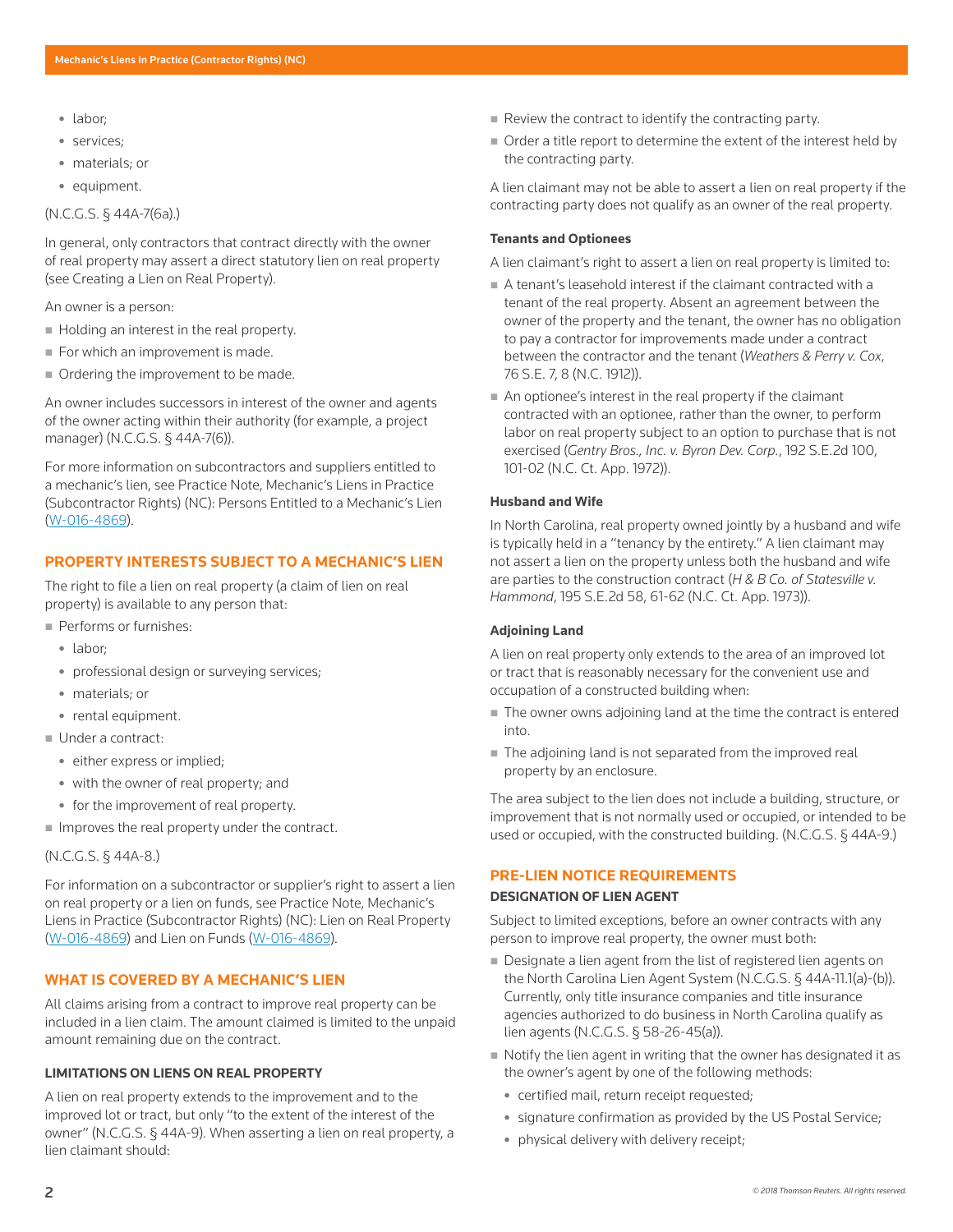- facsimile with confirmation;
- depositing with a federally authorized and designated delivery service (for example, DHL Express, Federal Express, or UPS) (26 U.S.C. § 7502(f)(2));
- electronic mail with delivery receipt; or
- $\bullet$  using a website approved for that use by the designated lien agent to transmit to the designed lien agent, with delivery receipt, all information required to notify the lien agent of its designation.

#### (N.C.G.S. § 44A-11.2(f).)

The written notice of designation from the owner to the lien agent must include:

- $\blacksquare$  A description of the real property, such as:
	- street address;
	- tax map lot and block number;
	- reference to recorded instrument; or
	- any other description that reasonably identifies the real property.
- The owner's contact information.

# (N.C.G.S. § 44A-11.1(a).)

The owner is not required to designate a lien agent if either:

- The total cost of improvements is less than \$30,000.
- The improvements are:
	- to an existing single-family residential dwelling unit occupied by the owner as a residence (N.C.G.S. § 87-15.5(7)); or
	- for the addition of an accessory building or accessory structure, the use of which is incidental to the owner's residential dwelling unit.

# (N.C.G.S. § 44A-11.1(a).)

Once designated, the owner's lien agent has specific duties prescribed by law (N.C.G.S. § 58-26-45(b)). Designation of a lien agent does not make the lien agent an agent of the owner for:

- Receiving:
	- a claim of lien on real property;
	- a notice of claim of lien on funds; or
	- a notice of subcontract.
- Any other purpose other than the receipt of notices to the lien agent.

#### (N.C.G.S. § 44A-11.1(a).)

For more information on lien agents, see State Q&A, Real Estate Finance: North Carolina: Question 8 (2-567-4906).

#### **Resignation, Revocation, or Removal**

The owner must designate a successor lien agent if the owner's designated lien agent:

- Resigns.
- In Is no longer licensed to serve as a lien agent.
- Revokes its consent to serve as lien agent.
- $\blacksquare$  Is removed by the owner.
- Otherwise cannot or is unwilling to serve before completion of all improvements to the real property.

Within three business days of receiving notice of one of the above events, the owner must do all the following:

- Designate a successor lien agent and provide written notice of designation to the successor lien agent.
- Provide the contact information for the successor lien agent to:
	- the inspection department that issued the building permit, if any; and
	- any person that requested information from the owner relating to the predecessor lien agent.
- Display the contact information for the successor lien agent on:
	- the building permit posted on the improved real property, if any; or
	- a sign posted on the improved real property.

(N.C.G.S. § 44A-11.1(d).)

# **IDENTIFICATION OF LIEN AGENT Posting Contact Information**

The owner must post the lien agent's contact information at the project site at all times until construction is complete. Often, the lien agent's contact information is contained in the building permit. The building permit must be posted in a conspicuous place on the site, such as a permit box. A sign disclosing the lien agent's contact information may also be posted at the site if the necessary information is not contained in the building permit. (N.C.G.S. § 44A-11.2(d)-(e).)

#### **Request for Contact Information**

On request, the owner must provide written notice to a lien claimant containing the lien agent's contact information. The owner must respond to a request for the lien agent's contact information:

- Within seven days of receiving a written request from the lien claimant.
- By the same delivery method used by the lien claimant.

(N.C.G.S. § 44A-11.2(b).)

# **Duty to Provide Contact Information**

Contractors or subcontractors must provide lower-tier subcontractors or suppliers with written notice of the lien agent's contact information within three business days of contracting with the lower-tier party (N.C.G.S. § 44A-11.2(c)). Contractors or subcontractors may include the lien agent's contact information as part of the written subcontract or purchase order.

A contractor or subcontractor is liable to the lower-tier subcontractor for actual damages incurred by the lower-tier subcontractor if the contractor or subcontractor both:

- Receives written notice of the lien agent's contact information from:
	- the building permit;
	- the inspections office;
	- a notice from the owner, contractor, or subcontractor; or
	- any other means.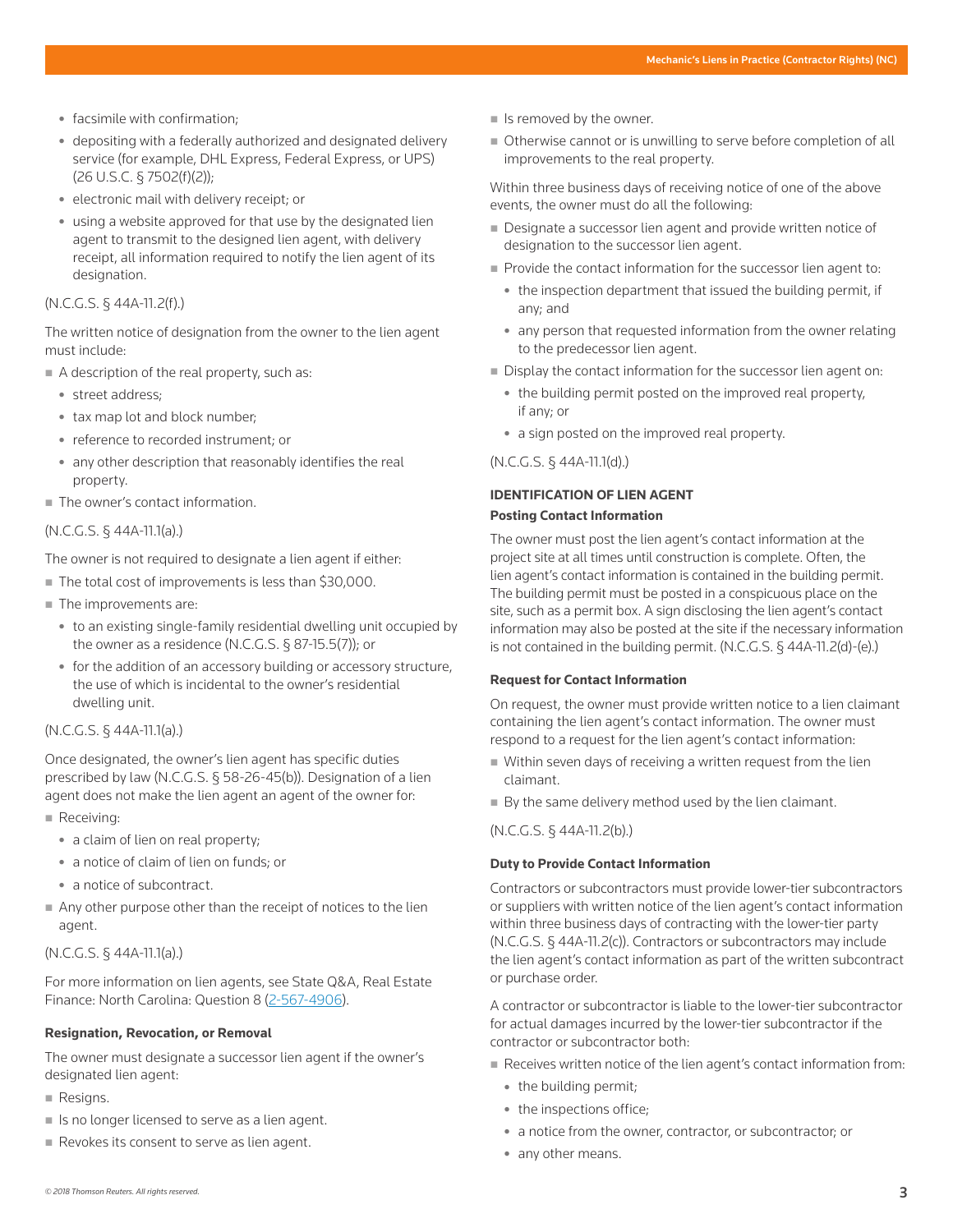Fails to provide the lien agent's contact information to the lowertier subcontractor within three business days of contracting with the lower-tier subcontractor.

# (N.C.G.S. § 44A-11.2(c).)

# **NOTICE TO LIEN AGENT**

All potential lien claimants must serve a notice to lien agent on the owner's designated lien agent to:

- Preserve the right to pursue a claim of lien on the owner's real property.
- Notify the lien agent that the claimant is performing or furnishing or intends to perform or furnish labor, services, or materials to improve the real property.

#### **Form of Notice to Lien Agent**

A lien claimant must serve a notice to lien agent using a form substantially similar to the statutory form prescribed by North Carolina law. The notice to lien agent must include:

- The lien claimant's:
	- name:
	- mailing address;
	- telephone number;
	- fax number (if available); and
	- electronic mailing address (if available).
- The name of the party that contracted with the claimant to improve the real property.
- A description of the real property sufficient to identify the real property, such as:
	- the name of the project, if applicable; or
	- the physical address as shown on the building permit or notice received from the owner.
	- $\bullet$  (N.C.G.S. §44A-11.2(k).)
- A notice of the claimant's right to later pursue a claim of lien.
- The date.
- The claimant's signature.

### (N.C.G.S. § 44A-11.2(i).)

A notice of lien agent should not be combined with or reference a notice of subcontract or notice of claim of lien on funds. Each of these notices should be separate. (N.C.G.S. § 44A-11.2(j).)

### **Service of Notice to Lien Agent**

Serve the notice to lien agent at any time, but no later than 15 days after first furnishing labor or materials (N.C.G.S. § 44A-11.2(l)(1), (p)). Serve the notice using one of the methods allowed by statute to designate the lien agent (N.C.G.S. § 44A-11.2(f); see Designation of Lien Agent).

Do not file the notice to lien agent with the clerk of superior court (N.C.G.S. § 44A-11.2(k)). Best practice is to serve the notice electronically by filing the notice on the North Carolina Lien Agent System (N.C.G.S. § 44A-11.2(f)(7)).

#### **Exceptions to Notice Requirement**

A lien claimant does not have to serve a notice to lien agent if the lien agent's contact information is neither:

- Contained in the building permit or attachments or a sign posted at the project site at the time the lien claimant first furnishes labor, materials, rental equipment, or professional design or surveying services at the project site (N.C.G.S. § 44A-11.2(d)-(e); see Posting Contact Information).
- Timely provided by the owner in response to a written request from the claimant (N.C.G.S. § 44A-11.2(b)-(b1); see Request for Contact Information).

# (N.C.G.S. § 44A-11.2(n).)

#### **Expiration, Renewal, and Cancellation of Notice to Lien Agent**

A notice to lien agent automatically expires five years after the date of delivery (N.C.G.S. § 44A-11.2(r)). Effective October 1, 2018, a notice to lien agent may be:

- Renewed for one five-year period before expiration. The renewal can be completed using the North Carolina Lien Agent System. If the claimant timely renews its notice to lien agent:
	- the date of expiration of the notice of lien agent extends by five years; and
	- the priority date of the notice of lien agent relates back to its original delivery date.

# (N.C.G.S. § 44A-11.2(s)-(t).)

Cancelled before expiration. A lien claimant loses the priority date of the original notice to lien agent and must serve a new notice to protect its rights (N.C.G.S. § 44A-11.2(u)).

### **CREATING A LIEN ON REAL PROPERTY**

A lien claimant must prepare a claim of lien on real property using a form substantially similar to the statutory form prescribed by North Carolina law (N.C.G.S. § 44A-12(c)).

A claim of lien on real property must include:

- The lien claimant's name and address.
- The record owner's name and address.
- The contractor's name, if the claimant is a subcontractor of any tier asserting a subrogated lien on real property (N.C.G.S. § 44A-23). For information on a subcontractor's right to a subrogated lien on real property, see Practice Note, Mechanic's Liens in Practice (Subcontractor Rights) (NC): Lien on Real Property by Subrogation (W-016-4869).
- A description of the real property sufficient to identify the real property, such as:
	- street address:
	- tax lot and block number:
	- reference to recorded instrument; or
	- any other description that reasonably identifies the real property.
- The name and address of the person that contracted with the claimant to furnish labor or materials.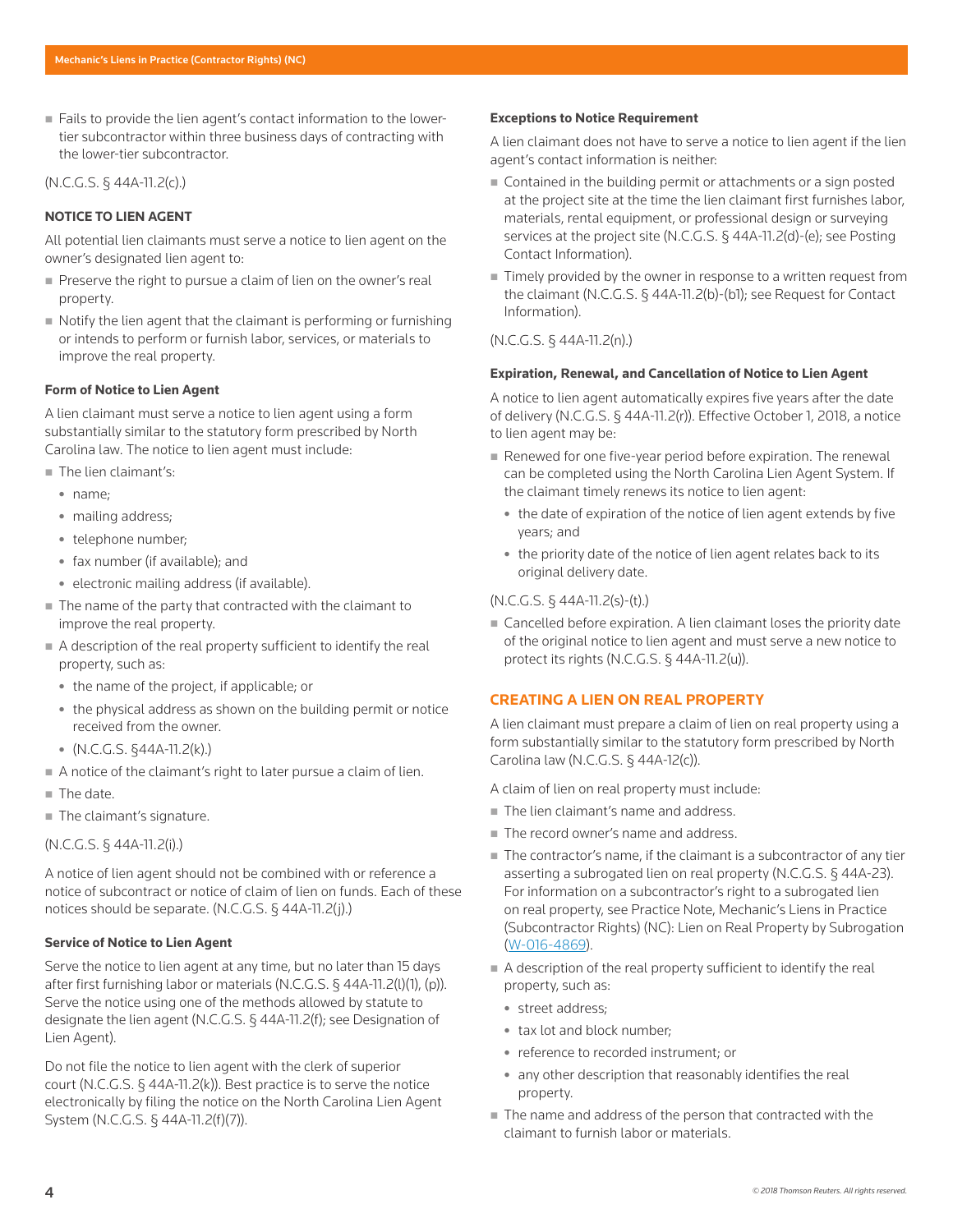- The date the claimant first furnished labor or materials on the real property.
- The date the claimant last furnished labor or materials on the real property.
- A general description of the labor performed or materials furnished and the amount claimed.
- A certification from the claimant that all parties have been properly served.
- The claimant's signature.

#### (N.C.G.S. § 44A-12(c).)

The caption of a claim of lien on real property should contain the name of the county where the lien is filed. A lien claimant should also consider including the following introductory language:

"PLEASE TAKE NOTICE that the undersigned lienor, being a contractor as defined by N.C. Gen. Stat. § 44A-7 or a subcontractor asserting rights under N.C. Gen. Stat. § 44A-20(d) or N.C. Gen. Stat. § 44A-23, claims a lien on the real property described herein."

The lien claimant (or the claimant's attorney or agent) must sign the claim of lien on real property. A claim of lien on real property does not need to be sworn or notarized.

# **PERFECTING A LIEN ON REAL PROPERTY**

A lien on real property attaches when the lien claimant both:

- Serves the claim of lien on:
- the property owner; and
- the contractor, if the lien claimant is a subcontractor of any tier asserting a subrogated lien on real property.
- Files the claim of lien in the office of the clerk of superior court in each county where the real property is located.

(N.C.G.S. § 44A-11(a).)

# **SERVING THE CLAIM OF LIEN**

Serve the claim of lien on real property:

- By any of the following methods:
	- personal or hand delivery; or
	- depositing a copy of the claim of lien in a postpaid, properly addressed envelope in either the US Mail or a federally authorized and designated delivery service (for example, DHL Express, Federal Express, or UPS) (26 U.S.C. § 7502(f)(2)).

# (N.C.G.S. § 44A-11(b).)

- Addressed to the party at one of the following addresses:
	- the address listed on the permit issued for the improvement, if any;
	- the address listed with the tax rolls for any county in North Carolina; or
	- the registered agent's address listed with the North Carolina Secretary of State's office.

### (N.C.G.S. § 44A-11(c).)

#### **FILING THE CLAIM OF LIEN**

File the claim of lien on real property with the clerk of superior court in each county where the property is located within 120 days after the last date of furnishing labor or materials to the project site (N.C.G.S. § 44A-12(a)-(b)). The 120-day limitations period is strictly construed. The deadline means 120 calendar days, not four months.

After filing the claim of lien on real property, the clerk affixes an acknowledgment, including:

- The date the claim of lien is filed.
- The clerk's signature.

#### (N.C.G.S. § 44A-12(c).)

North Carolina does not require lien claimants to post a claim of lien at the project site.

#### **AMENDING THE CLAIM OF LIEN**

As a general rule, lien claimants cannot amend a claim of lien. A claimant may instead:

- Cancel the prior lien.
- Serve and file a new claim of lien on real property.

#### (N.C.G.S. § 44A-12(d).)

The claimant must serve and file the new (replacement) claim of lien on real property within the original 120-day limitations period (*Gaston Grading & Landscaping v. Young*, 449 S.E.2d 475, 477 (N.C. Ct. App. 1994)). The replacement claim of lien relates back to the date of first furnishing of labor or materials under the contract (N.C.G.S. § 44A-10; see Priority of a Lien on Real Property).

#### **ASSIGNING THE CLAIM OF LIEN**

A lien claimant may assign its claim of lien on real property after the claimant files the lien with the clerk of superior court. The clerk of superior court should note the assignment in the margin of the judgment docket containing the claim of lien on real property. The assignee becomes the lien claimant of record. (N.C.G.S. § 44A-12(e).)

#### **WAIVER OF LIEN RIGHTS**

A lien claimant may not prospectively waive the right to claim a lien on real property by contract. Any attempt to waive the claimant's lien rights in advance is void and unenforceable. (N.C.G.S. § 44A-12(f).)

However, a claimant may:

- Subordinate its lien rights to an owner or an owner's lender.
- Waive, release, or discharge a lien on receipt of payment.

Partial lien waivers are common as part of the payment process. A contractor may waive its lien rights periodically as payments are made. A partial lien waiver does not affect the priority date of a claim of lien on real property (*Wachovia Bank Nat. Ass'n v. Superior Const. Corp.*, 718 S.E.2d 160, 163-67 (N.C. Ct. App. 2011)).

# **ENFORCING A LIEN ON REAL PROPERTY**

A lien claimant seeking to enforce a lien on real property must:

- File a civil action for breach of contract.
- Add claims for statutory lien enforcement for each type of lien that the claimant seeks to enforce (lien on real property or lien on funds).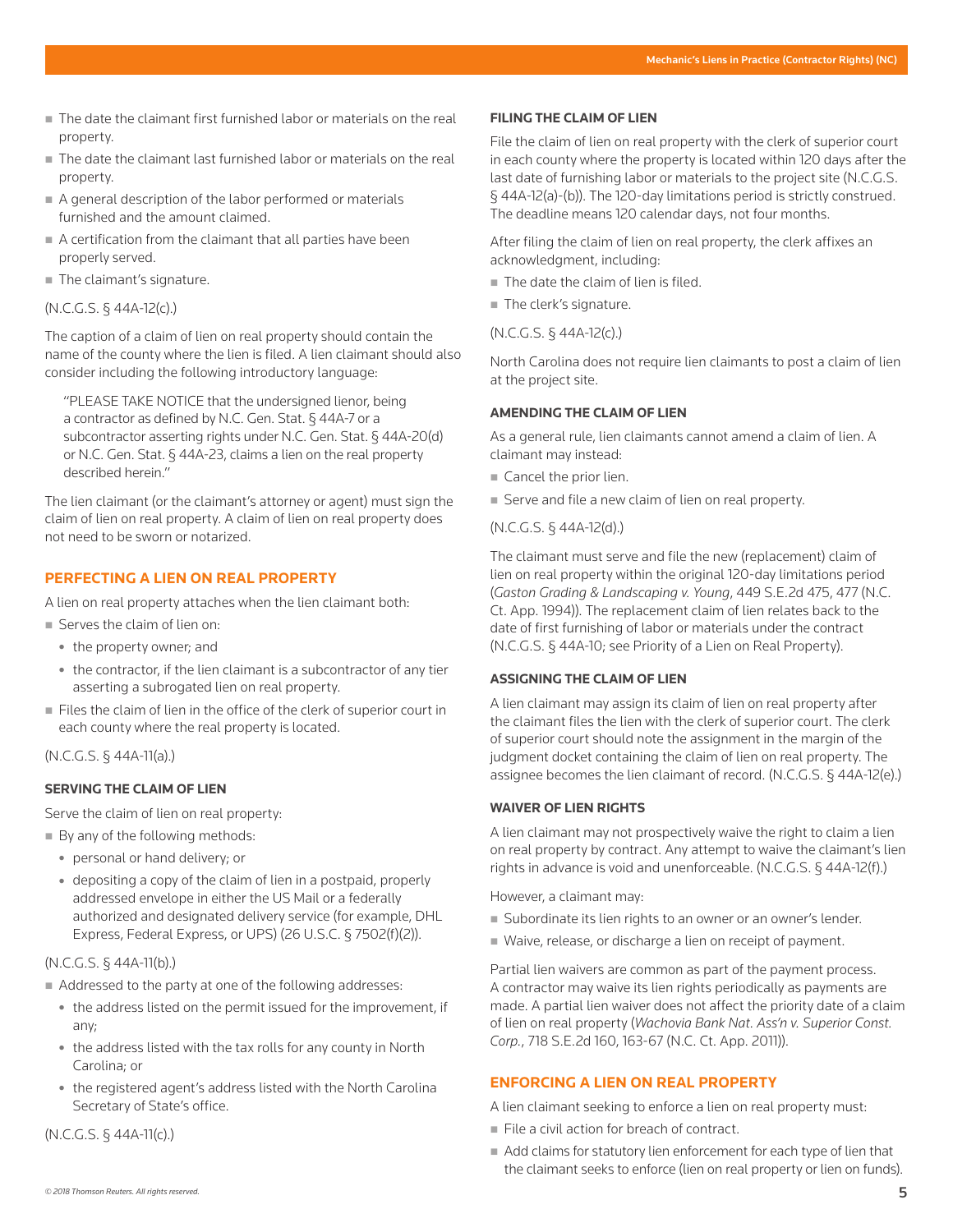For more information on commencing an action in North Carolina generally, see State Q&A, Commencing an Action: North Carolina (W-000-3306).

#### **FILING THE ACTION**

File an action to enforce a lien on real property in the county where any of the parties to the action reside within 180 days of the last furnishing of labor or materials at the project site (N.C.G.S. § 44A-13(a)). The 180-day limitations period is strictly construed. The deadline means 180 calendar days, not six months.

A lien claimant may extend the duration of a lien on real property indirectly by:

- Filing a civil action to enforce the lien within 180 days after the last furnishing of labor or materials at the project site.
- Filing a notice of voluntary dismissal of the enforcement action without prejudice (N.C. R. Civ. P. 41(a)).
- Filing a new civil action to enforce the lien within one year after the date of dismissal.

# (*Newberry Metal Masters Fabricators, Inc. v. Mitek Indus., Inc.*, 424 S.E.2d 383, 384 (N.C. 1993).)

Failure to enforce a lien on real property within the statutory limitations period results in a discharge of the lien by operation of law (N.C.G.S. § 44A-16(a)(3); see Discharging a Lien on Real Property). A discharge of the lien does not affect the lien claimant's underlying breach of contract claim.

### **NOTICE OF THE ACTION**

File a notice of lis pendens (also called a notice of action) with the clerk of the court if the lien claimant files the civil action to enforce the lien in either:

- Federal court.
- State court in a county other than the county where the real property is located.

If a notice of lis pendens is required, file and serve the notice:

- In each county where the real property is located except the county where the civil action is filed.
- Within the same time period required for commencing the action.

# (N.C.G.S. § 44A-13(c).)

For more information on filing a notice of lis pendens, see State Q&A, Provisional Remedies: North Carolina: Question 10 (W-000-5472).

### **PARTIES TO THE ACTION**

The owner of the real property is the only necessary party to a lien enforcement action. Other proper parties include adverse lien claimants that have an interest in the property, such as:

- The contractor.
- Other subcontractors or suppliers.
- Third-party lenders.

(*Equitable Life Assurance Soc'y of U.S. v. Basnight*, 67 S.E.2d 390, 395 (N.C. 1951); *Miller v. Lemon Tree Inn of Roanoke Rapids, Inc.*, 233 S.E.2d 69, 72 (N.C. Ct. App. 1977).)

- If an adverse lien claimant is not a party to a lien enforcement action:
- The adverse lien claimant is not bound by the judgment entered in the lien enforcement action.
- The adverse lien claimant may bring a future action to determine the priority of its lien rights in the same funds.
- A later purchaser may obtain title to the property subject to the rights of the adverse lien claimant, if any.

# **JUDGMENT**

A judgment in an action to enforce a lien on real property:

- May be entered in the principal amount of the lien.
- Directs a sale of the real property subject to the judgment lien.

### (N.C.G.S. § 44A-13(b).)

The judgment is limited to the principal amount stated in the claim of lien on real property (N.C.G.S. § 44A-13(b)). North Carolina law does not define the term "principal amount." The term generally means the amount of debt owed to the lien claimant, exclusive of:

- Interest.
- Attorneys' fees.

The parties may include interest in the principal amount by separate agreement. Attorneys' fees are not available. (*Paving Equip. of the Carolinas, Inc. v. Waters*, 470 S.E.2d 546, 547 (N.C. Ct. App. 1996).)

#### **Sale of Real Property in Satisfaction of Judgment**

A judgment in an action to enforce a lien on real property typically results in a sale of the improved real property. A sale of the improved real property and distribution of proceeds are governed by the execution sale provisions under North Carolina law (N.C.G.S. §§ 1-339.41 to 1-339.76).

The sale of improved real property in satisfaction of a claim of lien on real property passes all title and interest to the purchaser, good against all claims or interests recorded, filed, or arising after the first furnishing of labor or materials at the project site by the lien claimant. (N.C.G.S. § 44A-14(a).)

#### **Pre-Judgment Sale**

The court may order a pre-judgment sale of the improved real property in limited circumstances. After a hearing in which all interested parties are given notice, the court may determine that a pre-order judgment sale is necessary to prevent:

- Substantial waste.
- Destruction.
- Deprecation or other damage to the improved real property.

The execution sale must be conducted in a commercially reasonable manner determined by the court. Following the sale, the rights of all the parties in the improved real property are transferred to the proceeds of the sale. (N.C.G.S. § 44A-14(b).)

#### **Pre-Judgment Attachment**

The remedy of pre-judgment attachment may also be available in limited circumstances where the owner removes or attempts or threatens to remove an improvement from the property subject to a claim of lien on real property either: